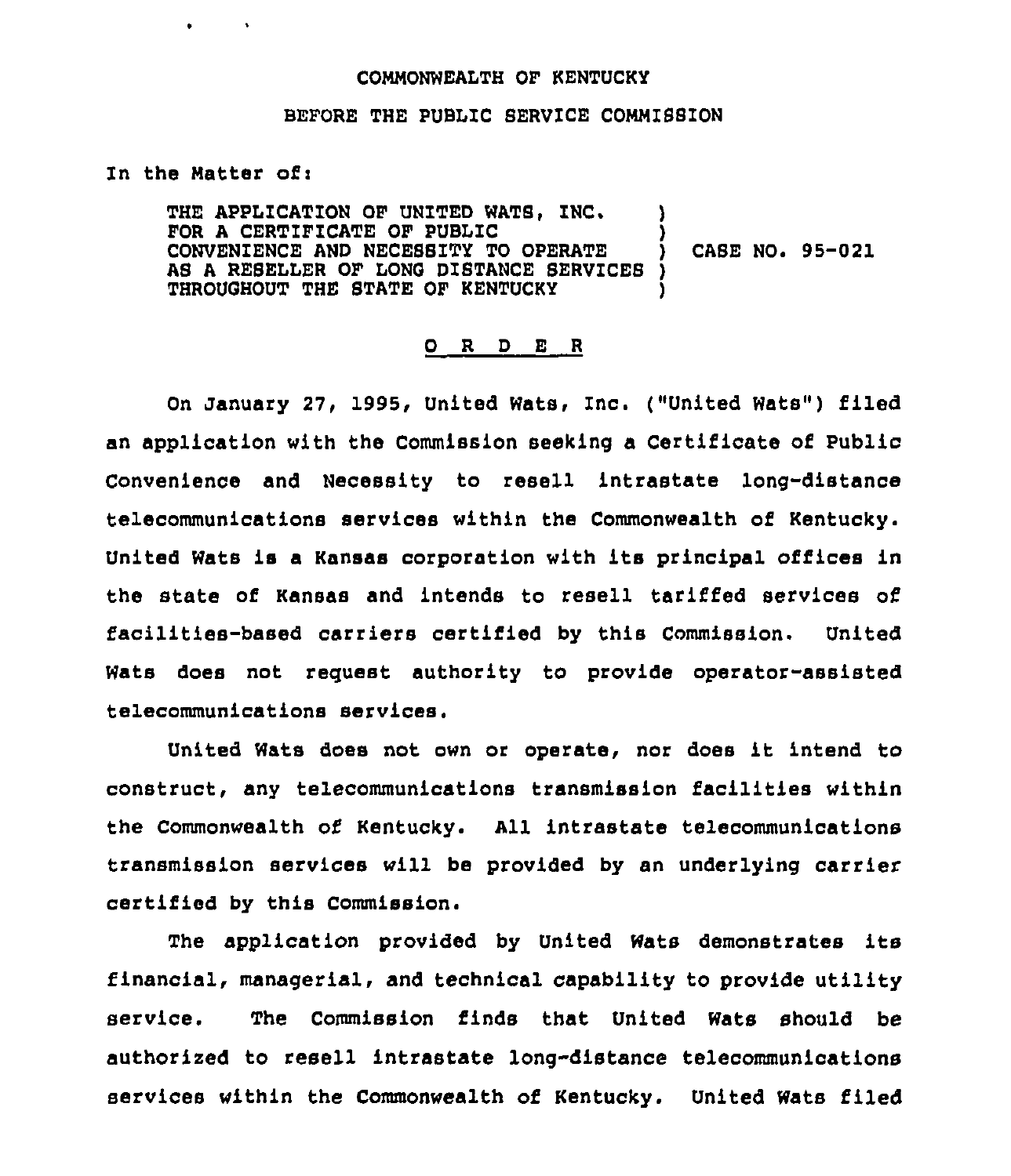its proposed tariff on January 18, 1995. Upon review of the proposed tariff, the Commission finds that the rates proposed by United Wats, with the following modifications, should be approved as the fair, Just, and reasonable rates to be charged. United Wats should file revised tariff sheets for the following items:

 $\mathbf{a}^{\prime}$  and  $\mathbf{a}^{\prime}$  .

1. Refer to Original Sheet 15, Section 2.7.3, Deposits. Include language stating that interest will be accrued and refunded for customer deposits as prescribed by state law.

2. Refer to Original Sheet 17, Section 2.7.6(f), Payment and Billing.

a. Znclude language that meets the reguirements of <sup>807</sup> KAR 5:006, Section 8(3)(h), regarding late payment penalties.

b. Include any charges involved with the discontinuation and reconnection of service.

3. Refer to Original Sheet 20, Section 3.1, Timing of Calls. Clarify the conflicting statements about when chargeable time ends.

4. Refer to Original Sheet 28, Section 4.5, Dedicated Outbound WATS Services. Znclude a description of this service in Section 3.8, Service Offerings.

S. Pursuant to 807 KAR 5s006, Section 6(3), include in the tariff the billing form, or its contents, to be used by United Wats.

The Commission, having considered the evidence of record and being otherwise sufficiently advised, HEREBY ORDERS thati

l. United Wats be and it hereby is granted authority to resell intrastate long-distance telecommunications services within

 $-2-$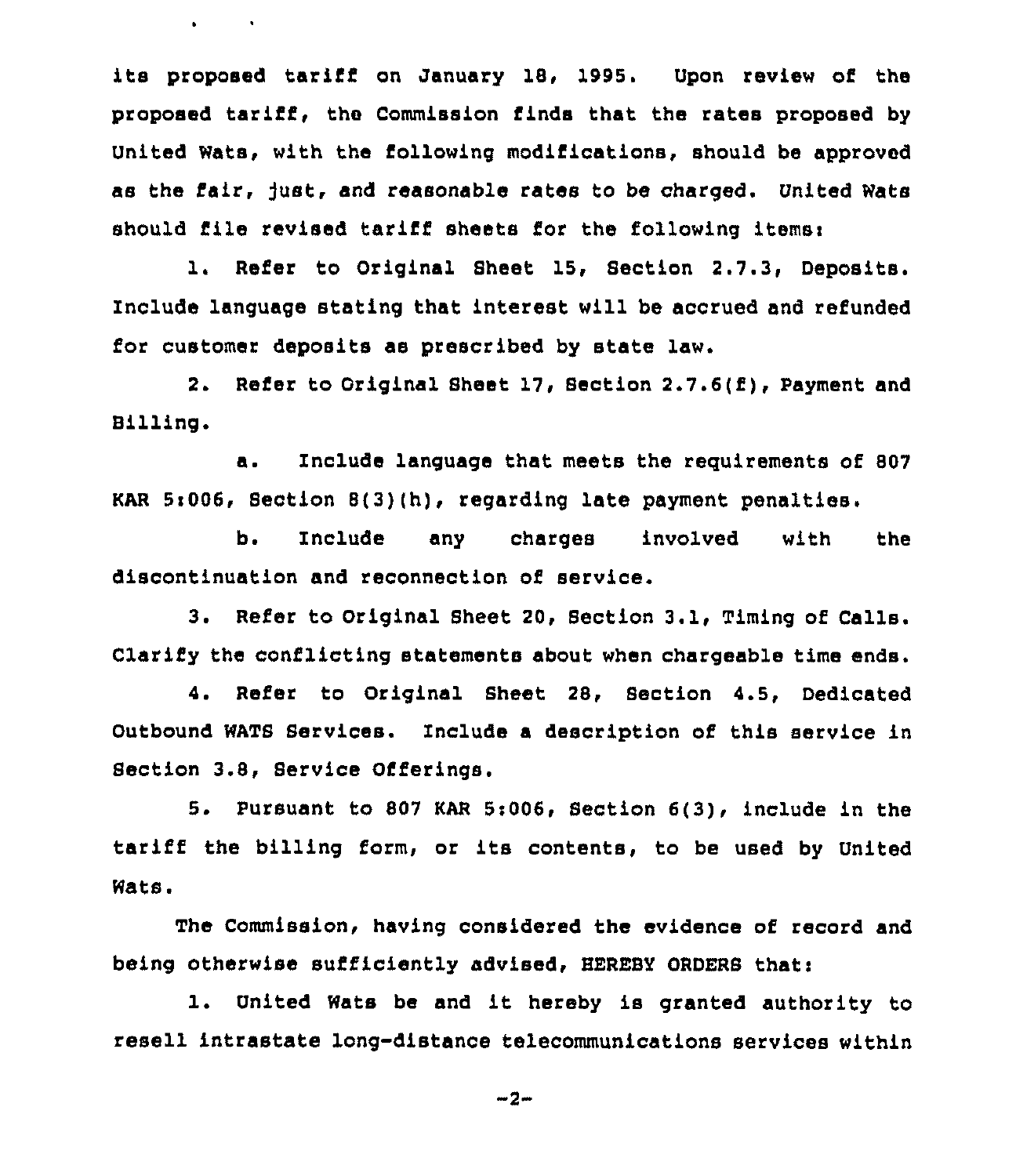the Commonwealth of Kentucky upon filing its tariff pursuant to Ordering Paragraph <sup>5</sup> of this Order.

**Service Control** 

2. United Wats' authority to provide service is strictly limited to those services described in this Order and United application.

3. IntraLATA services shall be provided in accordance with the restrictions and conditions of service contained in Administrative Case No. 323.'

4. The rates proposed by United Wats on January 18, 1995, with the modifications discussed in the findings above, are hereby approved.

5. Within 30 days from the date of this Order, United Wats shall file, pursuant to <sup>807</sup> KAR 5:011, its January 18, 1995 tariff sheets with the modifications discussed in the findings above and which conform to the restrictions and conditions of service contained herein.

 $\mathbf{1}$ Administrative Case No. 323, An Inquiry Into IntraLATA Toll Competition, An Appropriate Compensation 8cheme for Completion of 1'ntraLATA Calls by Znterexchange Carriers, and WATS Jurisdictionality.